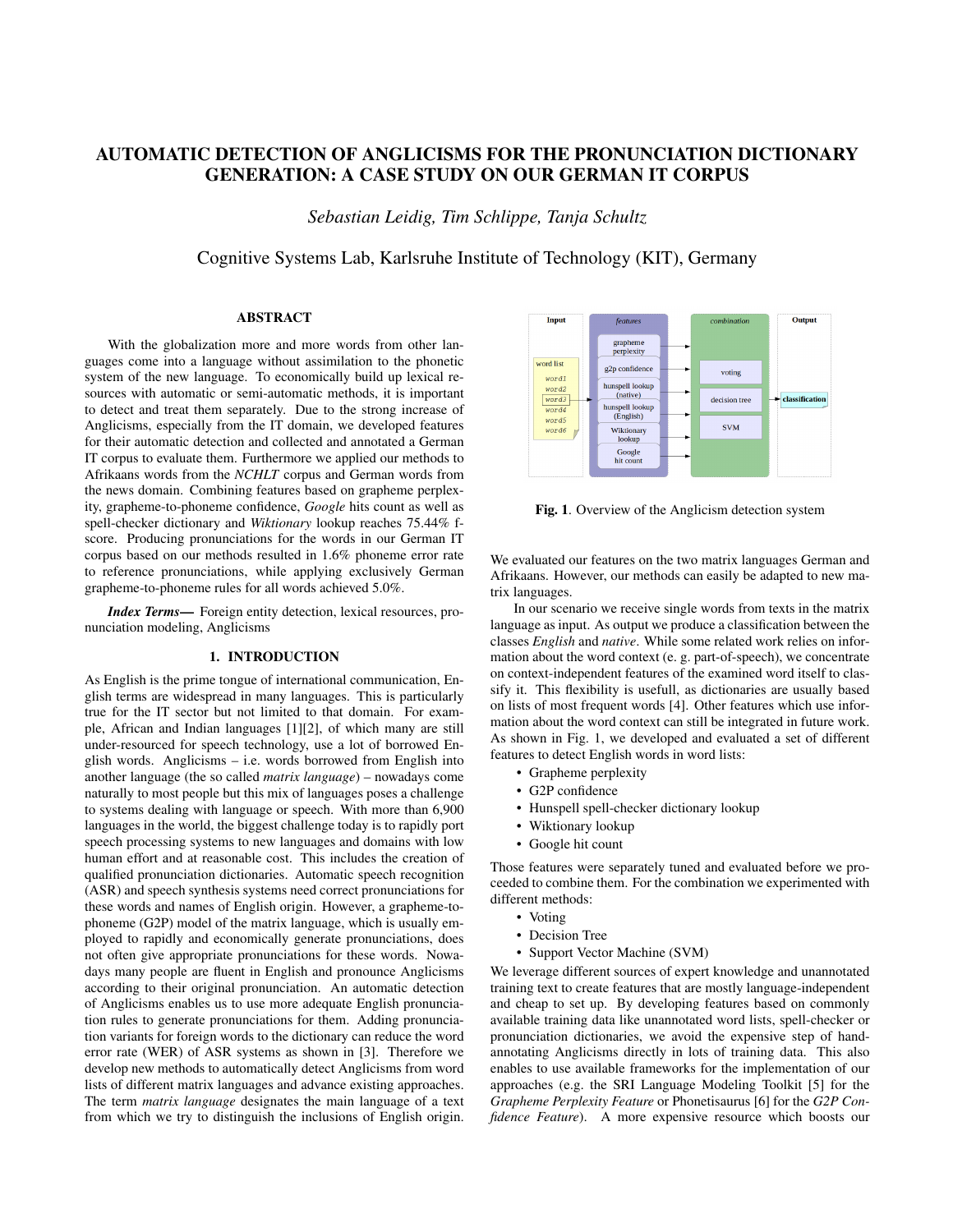| Category            |                                                                                                                                  |
|---------------------|----------------------------------------------------------------------------------------------------------------------------------|
| English             | All English words were tagged as "English". This comprises all types of words including proper names and also pseudo-Anglicisms. |
|                     | Words that could be German as well as English (homomorph words) were not tagged as English (e.g. Admiral, Evolution, ).          |
|                     | Neither are loan translations tagged as English. Words that contain an English part (see Hybrid foreign word) were tagged as     |
|                     | English because a monolingual German G2P model cannot generate correct pronunciations for those words.                           |
| abbreviation        | Abbreviations were tagged as "abbreviation". We did not distinguish between English and German abbreviations as our focus is to  |
|                     | detect whole words with English part. Therefore no abbreviations were tagged as English.                                         |
| other foreign word  | Foreign words that are neither German nor English were tagged as "foreign". As we limit our algorithms to classify exclusively   |
|                     | between the categories <i>English</i> and <i>native</i> (in this case German), these words fall into the <i>native</i> category. |
| hybrid foreign word | Words that contain an English plus a German part were tagged as "hybrid" in addition to "English". This covers for example       |
|                     | compound words with a German and an English part (e.g. "Schadsoftware") and grammatically conjugated forms of English            |
|                     | verbs (e.g. " <i>downloaden</i> ").                                                                                              |

Table 1. Annotation Guidelines for the German test sets.

*G2P Confidence Feature* may be a pronunciation dictionary of the matrix language. For English and many other languages, dictionaries are available. To account for scenarios where a pronunciation dictionary is not available or of poor quality, we also evaluated our *G2P Confidence Feature* in simulated situations with pronunciation dictionaries containing only a small number of entries.

### 2. RELATED WORK

Specific treatment of foreign inclusions for the pronunciation dictionary generation improved text-to-speech system performance [7] and ASR performance. [3] added pronunciation variants for automatically detected foreign words and reduced the WER of a Finnish ASR system by up to 8.8% relative. [1] reduced the WER of a Swahili ASR system from 26.9% to 26.5% by adding English pronunciations variants for the almost 9% of the words in their Swahili dictionary that also appeared in the English CMU dictionary [8]. Moreover, a foreign word detection improves part-of-speech parsing as reported in [9]. A simple approach to detect foreign words in word lists and generate different pronunciations for them has already been patented [10]. There have been many approaches based on grapheme-level methods, mostly based on grapheme n-gram likelihoods. [3] focused on the effects of pronunciation variants on ASR and used a simple grapheme perplexity (PPL) threshold, treating the 30% of words with the highest PPL as foreign word candidates. [11] and [12] compared syllable probabilities between a Korean and a foreign model and extracted the foreign word stem. [13] developed a "Cumulative Frequency Addition" that distinguishes between a number of different languages. Thereby grapheme n-gram frequencies within each language model (LM) and over all languages are calculated to classify a word. While [14] worked with wordbased Hidden-Markov-Models (HMMs), [15] switched to characterlevel HMMs thereby achieving high error reduction. We compare grapheme n-gram probabilities after converting them to PPLs for our *Grapheme Perplexity Feature*. Another common approach to foreign word detection is a dictionary lookup. Even if grapheme n-grams performed better than lexicon lookup, their combination gave the best results in [16]. [17] used a dictionary lookup to reduce the number of English word candidates before applying more costly features. [18, 19] use the open source spell-checker and morphological analyzer Hunspell. Our *Hunspell Lookup Feature* uses a similar approach, also basing its classification on Hunspell lookups. An innovate method is the comparison of the number of search engine results found for different languages [17] which we reimplemented for our *Google Hit Count Feature*. [2] interpolated probabilities of grapheme and phoneme LMs for English and Bangla. Their classification is based on a comparison between those probabilities. The phoneme sequences are generated with a G2P converter producing the pronunciations for Bangla and English transliterated words.

Our *G2P Confidence Feature* uses a similar approach, also basing its classification on a combination of phoneme- and grapheme-level information. For our feature we compare probabilities of graphonelevel models. For named entity recognition, often the local context or specific trigger words are used. Part-of-speech (POS) tags, capitalization and punctuation are also common features as shown in [20] and [21]. The detection performance is usually evaluated in terms of f-score with equal weight for precision and recall ( $f_0$ -score) [22]. Results vary for the different methods and setups in related work. [12] achieve 88.0% f-score detecting foreign transliterations in Korean. [13] reach 79.9% distinguishing between several language pairs. Detecting English inclusions in German text, [17]'s experiments are very similar to ours and give comparable results of up to 77.2% f-score.

### 3. EXPERIMENTAL SETUP

# 3.1. German IT Corpus

Our German IT corpus *Microsoft-de* contains about 4.6k word types crawled from the German website of Microsoft www.microsoft. de. To reduce the effort of hand-annotating, this word list only contains frequent types that occured more than once in the crawled text. Before extracting the types for our word list, some normalization and cleanup was performed on the crawled text. We removed all HTML tags, sentences containing more than 80% capital letters and replaced punctuations marks including hyphens with spaces.

### *3.1.1. Annotation Guidelines*

In our German word lists English words and some additional word categories for further analyses were annotated. Like [17], we base our annotation on the agreement of the annotators. In case of disagreement we consulted the well-known German dictionary Duden (www.duden.de) and checked the context in which the word occured in the text. The annotation of the German word lists follows the guidelines described in Tab. 1.

### *3.1.2. Reference Dictionary*

We selected 824 sentences, containing 2,276 unique words (types) from the *Microsoft-de* corpus. For this vocabulary we created a reference pronunciation dictionary. The pronunciations for words annotated as English were generated with an English G2P model that was built from the *CMU Pronouncing Dictionary* (*CMUdict*) [8]. The pronunciations for non-English words were generated with a German G2P model which was generated from the German *Global-Phone* dictionary (*GP-de*) [23]. The pronunciations for hybrid English words were created manually. To avoid ambiguous pronunciations for abbreviations, we only selected sentences that do not contain any abbreviation. For the whole dictionary we use the German phoneme set from *GP-de*. Pronunciations generated with the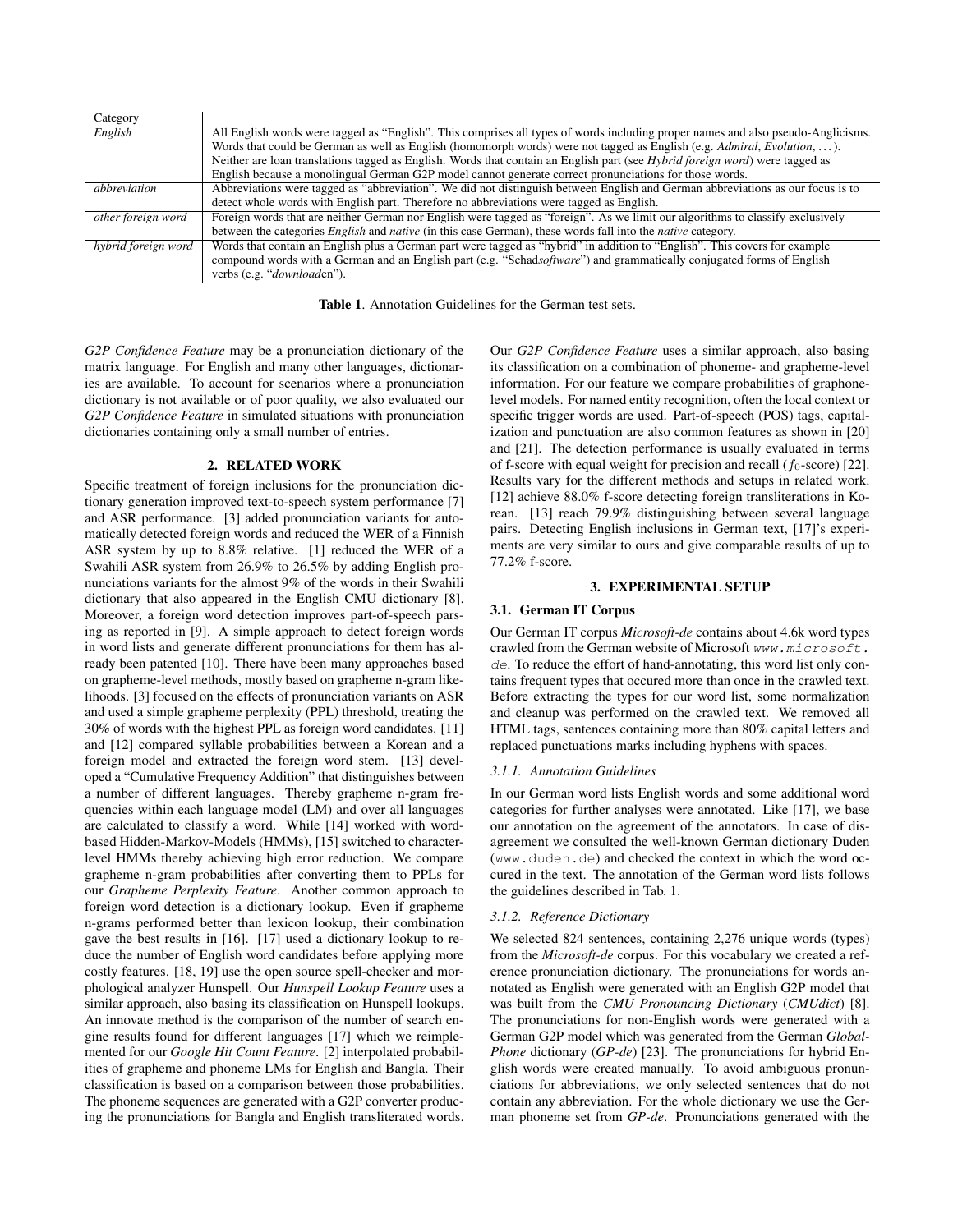

Fig. 2. Foreign words in different word lists

English G2P model were mapped to this German phoneme set based on the IPA scheme [24].

# 3.2. Other Domains and Languages

To compare the detection performance on different domains and languages, we use two more annotated word lists. The general news domain word list *Spiegel-de* contains about 6.6k types from 35 articles covering the domain of German political and business news. The texts were manually taken from the website of the German news journal Spiegel www.spiegel.de. The texts have not been crawled automatically to keep the word list clean of advertisements, user comments and other unwanted content. The punctuation marks were removed. The *NCHLT-af* word list contains about 9.4k types taken from the Afrikaans part of the *NCHLT* corpus [25], which contains a collection in the eleven official languages of South Africa. In our Afrikaans test set English, foreign words and abbreviations have been annotated by [26]. The authors kindly provided this annotated word list for our experiments.

### 3.3. Distribution of the Word Categories

Fig. 2 demonstrates the distribution of the word categories in our four word lists. Especially, in the IT domain we find many *foreign words* and *abbreviations*. Those are more than 21% of the *Microsoft-de* word list, where 15% of all words are *English*. In the general news domain (*Spiegel-de*) we find only approximately 4% *English* words. About 10% of the English words in our German word lists from each domain are *hybrid* words, consisting of German and English parts (e.g. "Schad*software*"). The Afrikaans *NCHLT* corpus contains only 2% *English* words and 1% *abbreviations*.

### 4. EXPERIMENTS AND RESULTS

# 4.1. Features for Anglicism detection

To detect Anglicisms we advanced existing methods and developed entirely new features. In addition to the evaluation of new approaches, an important goal was an inexpensive setup and the portability to new languages. In contrast to standard supervised machine learning, our features do not rely on training data that is annotated specifically for the task of Anglicism detection. The test sets presented in the previous section are only used for evaluation of our single features and never for their training. Instead we use common resources like word lists and pronunciation or spell-checker dictionaries. Exceptions are only our feature combinations, as described in Section 4.2, which are trained in a cross-validation on the test sets. To avoid supervised training of thresholds, for most



Fig. 3. Classification with the Grapheme Perplexity Feature

features we base our classification on the difference between results calculated on an English model and a model of the matrix language. This also improves the detection performance significantly.

# *4.1.1. Grapheme Perplexity Feature*

The grapheme-level detection of foreign words is based on the assumption that common grapheme sequences differ depending on the language. For example, in our German word list 25.8% of the words end with "en" but only 1.7% in our English word list. A grapheme (or character) n-gram is a sequence of n graphemes. Grapheme-level LMs are trained from lists of training words. These models are a statistical representation of grapheme n-grams over all training words. In addition to the graphemes, word boundary symbols are included to specifically identify the grapheme n-grams at the beginning and end of words. We used the SRI Language Modeling Toolkit (Available at http://www.speech.sri. com/projects/srilm/) [5] to build our models. The detection based on grapheme n-gram models deals well with conjugations and small variations of words. Unknown forms of a word can still be recognized because the overall grapheme sequences stay similar. Therefore many works in the field of Named Entity Recognition and Foreign Entity Recognition are based on grapheme n-grams ([15], [3], [11], [12], [13]).

We experimented with different training word lists and parameters to build grapheme-level LMs. The best detection performance was achieved using case-insensitive 5-gram models built from lists of unique training words. To train the grapheme LMs, we used 116k word types from the *CMU Pronouncing Dictionary* (*CMUdict*) [8] for English and 37k from the German *GlobalPhone* dictionary [23] for German. The Afrikaans model was trained with 27k word types crawled on the Afrikaans news website www.rapport.co.za. To port this feature to another language, an unannotated word list from that language is sufficient as long as grapheme sequences of that language are more likely in this word list than in the English one. Our approach of using the PPL difference between two models allows us to have an unsupervised classification based on a direct comparison of PPLs for an English model and a model of the matrix language. Furthermore it enables a focus on Anglicisms instead of a broad recognition of uncommon words. Fig. 3 depicts the steps of our *Grapheme Perplexity Feature*:

- 1. Preparation: Training of grapheme-level LMs from training word lists for English and the matrix language
- 2. Calculation of the PPL on the English model and the model of the matrix language for a word from the test set
- 3. Comparison of the two PPLs and classification towards the model whose PPL is lower for the word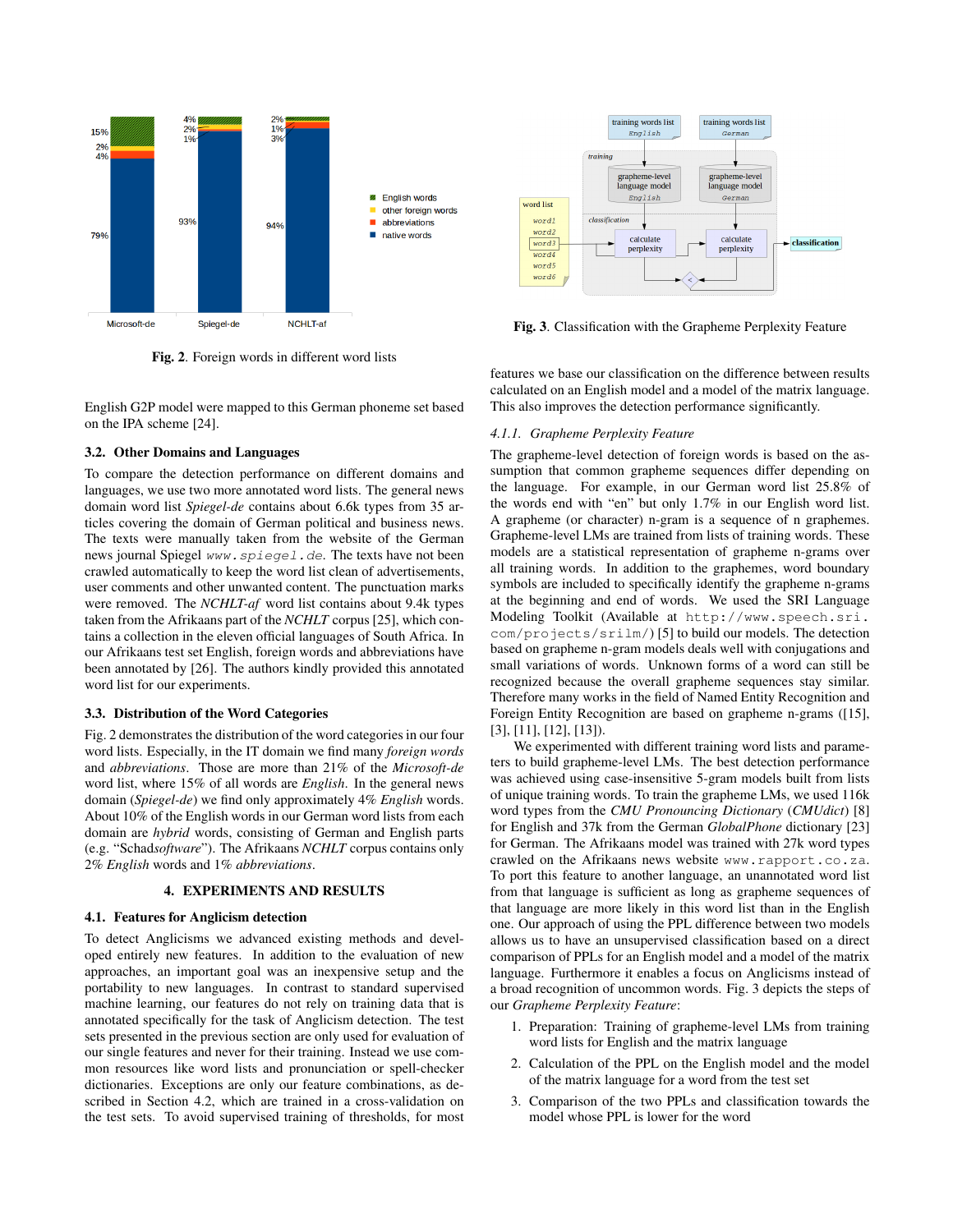| Test set     | Threshold $= 0$ | Optimal threshold |           |
|--------------|-----------------|-------------------|-----------|
|              | F-score         | F-score           | Threshold |
| Microsoft-de | 67.17%          | 68.56%            | 0.5       |
| Spiegel-de   | 36.00%          | 45.61%            | 65        |
| NCHI T-af    | 25.75%          | 29.87%            | 2.5       |

Table 2. Detection performance with different thresholds for the grapheme perplexity difference

The feature uses the difference of the English and matrix language PPLs. We calculate

$$
d = \text{ppl}_{matrixlang.}(w) - \text{ppl}_{English}(w)
$$

and classify a word  $w$  as English if the difference  $d$  is greater than zero. We generically assume a threshold of zero, which leads to a simple comparison of which PPL is smaller. This is not an optimal choice as shown in Tab. 2. We still make this trade-off to refrain from supervised training of a better threshold. The different optimal thresholds seem to be related to the portion of Anglicisms in the test set. *Microsoft-de* contains almost four times as many Anglicisms as *Spiegel-de*. A further normalization by standard score (z-score) over the PPLs of all words of the test set led to worse results.

### *4.1.2. G2P Confidence Feature*

We use *Phonetisaurus* [6], an open source weighted finite state transducer based G2P conversion toolkit, for our experiments. *Phonetisaurus* takes the following steps to predict pronunciations:

- 1. Alignment of graphemes and phonemes in the training dictionary (creating graphones)
- 2. Training of a graphone-level LM
- 3. Prediction of pronunciations for novel words

In the alignment step graphemes are combined with the phonemes from the corresponding pronunciation. The resulting graphemephoneme clusters are usually named *graphones* in literature [27]. Then a 7-gram graphone-level LM is trained from all graphone sequences of the training dictionary. To predict pronunciations, *Phonetisaurus* searches the shortest path in the G2P model which corresponds to the input grapheme sequence. As path costs the graphones' negative log probabilities are summed up. This value can be interpreted as a confidence measure: It is used to rank different pronunciation variants. In our experiments, we use this G2P confidence to measure the "sureness" between a word's pronunciation variants generated from different G2P models. To train G2P models, we use 133k word-pronunciation pairs from the *CMU Pronouncing Dictionary* (*CMUdict*) [8] for English, 38k from the German *GlobalPhone* dictionary (*GP-de*) [23] for German and the Afrikaans pronunciation dictionary (*dict-af*) created by [28] (42k word-pronunciation pairs). Our *G2P Confidence Feature* is conceptually similar to our *Grapheme Perplexity Feature*. We only compare scores for a word at graphone-level instead of grapheme-level. The steps to detect Anglicisms based on G2P confidence are like in Fig. 3 for the *Grapheme Perplexity Feature*, only replacing the grapheme-level model with a G2P model and PPL with the graphone log probability (*Phonetisaurus* G2P confidence):

- 1. Preparation: Training of G2P (graphone) models from English and matrix language pronunciation dictionaries
- 2. Prediction of pronunciation for a word from the test set
- 3. Comparison of G2P confidence and classification towards the language for which the confidence is better

| Test set     | Threshold $= 0$ | Optimal threshold |           |
|--------------|-----------------|-------------------|-----------|
|              | F-score         | F-score           | Threshold |
| Microsoft-de | 70.39%          | 71.40%            | 10        |
| Spiegel-de   | 40.56%          | 45.00%            | 1.0       |
| NCHI T-af    | 23.94%          | 40.23%            | 10.0      |

Table 3. Detection performance with different thresholds for the G2P confidence difference

| Dictionary size (entries) | Microsoft-de | Spiegel-de |
|---------------------------|--------------|------------|
| 200                       | 21.76%       | 14.22%     |
| 500                       | 46.96%       | 16.90%     |
| 1k                        | $51.02\%$    | 19.04%     |
| 5k                        | 60.02%       | 25.82%     |
| 10k                       | 64.26%       | 31.02%     |
| full dict (37k)           | 70.39%       | 40.56%     |

Table 4. Detection performance (f-score) with different dictionary sizes for default threshold of zero

As described we use *Phonetisaurus* for pronunciation prediction and rely on its confidence measure, the negative log probability of the graphone sequence. The G2P confidence of the first-best pronunciation for a word is used, while the generated pronunciation itself is discarded. The feature uses the difference of the G2P confidence for English and the matrix language. We calculate

$$
d = \text{G2Pconf}_{matrixlang.}(w) - \text{G2Pconf}_{English}(w)
$$

and classify a word  $w$  as English if the difference  $d$  is greater than zero. We generically assume a threshold of zero, which leads to a simple comparison of which G2P confidence is smaller. Like for the grapheme PPL difference, this is not an optimal choice as shown in Tab. 3. Again we make this trade-off to refrain from supervised training of a better threshold.

For the two German test sets *Microsoft-de* and *Spiegel-de*, the optimal threshold is equally at 1. This value seems to be depending on the dictionary as we only reach a good detection performance from much higher thresholds for the Afrikaans test set. To account for scenarios with low lexical resources in the matrix language, we also evaluated this feature in simulated situations with pronunciation dictionaries containing only a small number of entries. Tab. 4 illustrates the detection performance with different amounts of wordpronunciation pairs to train the G2P model of the matrix language.

# *4.1.3. Hunspell Lookup Features*

*Hunspell* (hunspell.sourceforge.net) is an open source spell-checker and morphological analyzer used in software like OpenOffice. It supports complex compounding and morphological analysis and stemming. The word forms are recognized based on rules defined in the spell-checker dictionary of a language. *Hunspell* spell-checker dictionaries are freely available for more than 60 languages, including English, German and Afrikaans. For our features we used those *Hunspell* resources: The American English dictionary (*en\_US*), the "frami" version of the German dictionary (*de\_DE-frami*) and the Afrikaans dictionary (*af\_ZA*). Our *Hunspell Lookup Features* simply check whether a word is found in the dictionary of the language. The lookup includes an automatic check if the word in question can be derived by the morphological or compound rules in the dictionary. We use two independent features with this concept:

• *English Hunspell Lookup*

If the word is found or derived from the English dictionary, it is classified as *English*, otherwise as *native*. This feature is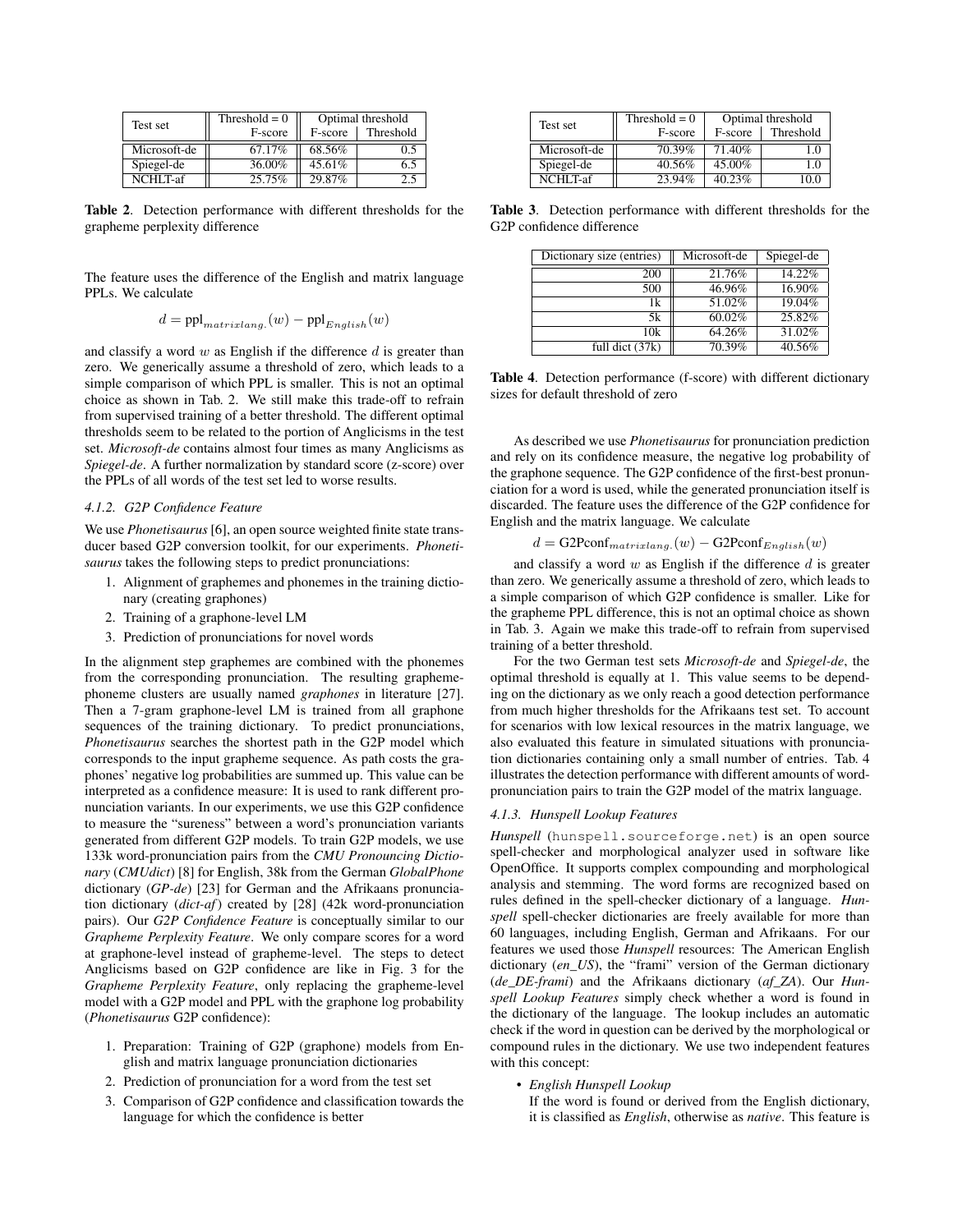

Fig. 4. Entry of German *Wiktionary* containing a paragraph about the word's origin ("Herkunft") and language ("Deutsch" meaning German)

language independent and can be used without modification for any matrix language.

• *Matrix language Hunspell Lookup*

The *Matrix Language Hunspell Lookup Feature* does a lookup in the spell-checker dictionary of the matrix language. In this case a word found or derived from the matrix language dictionary is classified as *native*, otherwise as *English*.

The *Matrix Language* and the *English Hunspell Lookup Feature* are independently evaluated. Their classifications can disagree if a word is found in both dictionaries or in neither dictionary. We also experimented with combinations of both features: We only classified a word as *native* if it was in the matrix language dictionary, while not being in the English dictionary. All other words were classified as *English*. However, this did not lead to better results.

# *4.1.4. Wiktionary Lookup*

*Wiktionary* (www.wiktionary.org) is a community-driven online dictionary. Like Wikipedia, the content is written by volunteers. *Wiktionary* is available for over 150 languages but scope and quality in the different languages vary [29]. While the English and French *Wiktionary* each contain more than a million entries, the German *Wiktionary* currently has approximately 355,000 entries and the Afrikaans *Wiktionary* less than 16,000. However, the *Wiktionary* project is growing rapidly which is an advantage for our approach because information about recently introduced words is likely to be added in the future. *Wiktionary* provides a wide range of information. For example, [29] have used *Wiktionary* to extract pronunciations. For most words, *Wiktionary* contains a paragraph about the word's origin. The *Wiktionary* edition of one language does not only contain words from that language. Foreign words including the name of the source language are also added. The snapshot in Fig. 4 shows the Anglicism "downloaden" as a German word ("Deutsch" meaning German) which is originating from English (explained in the section "Herkunft" meaning origin). To detect Anglicisms, we only use the information from the matrix language's *Wiktionary* version. A word is classified as *English* if:

- There is an entry for this word belonging to the matrix language and the origin section contains a keyword indicating English origin.
- There is no entry belonging to the matrix language but an entry marked as "English" in the matrix language's *Wiktionary*.

Unfortunately, entries of the *Wiktionary* versions from different languages do not have a common style and structure. Therefore some language-dependent fine-tuning is necessary. In the German *Wiktionary* we check for the keywords "englisch", "engl.", "Anglizismus" and special *Wiktionary* markups indicating that the word is



Fig. 5. Classification with the *Google Hits Count Feature*

English. To avoid false positives for loan translations or ancient common origins, we exclude words that contain keywords like "Übersetzung" (translation) and "altenglisch" (Old English) in the origin section. The German *Wiktionary* also contains many conjugations and word forms that are linked to their principal form. We follow such links and classify a word based on the *Wiktionary* entry of its principal form. The Afrikaans *Wiktionary* is not as comprehensive. A section about word origin is not available. Therefore we can only rely on the *Wiktionary* markup indicating that an entry describes an English word. Words that are not found at all in *Wiktionary* are treated as *native* words in our evaluation. When we combine all features (see Section 4.2), we give those words a neutral value. To speed up the procedure and reduce the load on the *Wiktionary* servers, we used a *Wiktionary* dump, which is available to download all content of a language's *Wiktionary*. First we extracted the relevant parts about the words' language and origin from the *Wiktionary*. From this smaller file the actual *Wiktionary Lookup* of the words from our test sets can be done faster. As the German *Wiktionary* also contains many word forms, we have almost 75% coverage of all words from our German test sets. More than half of the annotated Anglicism also have entries in the German *Wiktionary*. In contrast, the Afrikaans *Wiktionary* has very few entries and we could find only 3.45% of the words from our test set.

# *4.1.5. Google Hits Count Feature*

Our *Google Hits Count Feature* is an implementation of the *Search Engine Module* developed by [9]. They use the method to detect English words in a two step approach, first filtering potential English words with a dictionary lookup. Many search engines offer the advanced option to exclusively search on websites of a specific language. Given a correct language identification by the search engine, the assumption is that an English word is more frequently used in English, while a German or Afrikaans word is more frequently used in its language [9]. [30] notes that because current information is dynamically added, this web-based approach also deals well with unknown words like recent borrowings that have not yet been entered into dictionaries. Fig. 5 illustrates the process of the *Google Hits Count Feature*:

- 1. Search of a word from the test set with search results restricted to English
- 2. Search of a word from the test set with search results restricted to the matrix language
- 3. Normalization of the number of search results from (1.) and (2.) with the estimated size of the web in each language
- 4. Comparison and classification towards the language for which the normalized number of search results is higher

As there is much more English than German content on the Web – and for Afrikaans it is just a fraction –, the raw number of search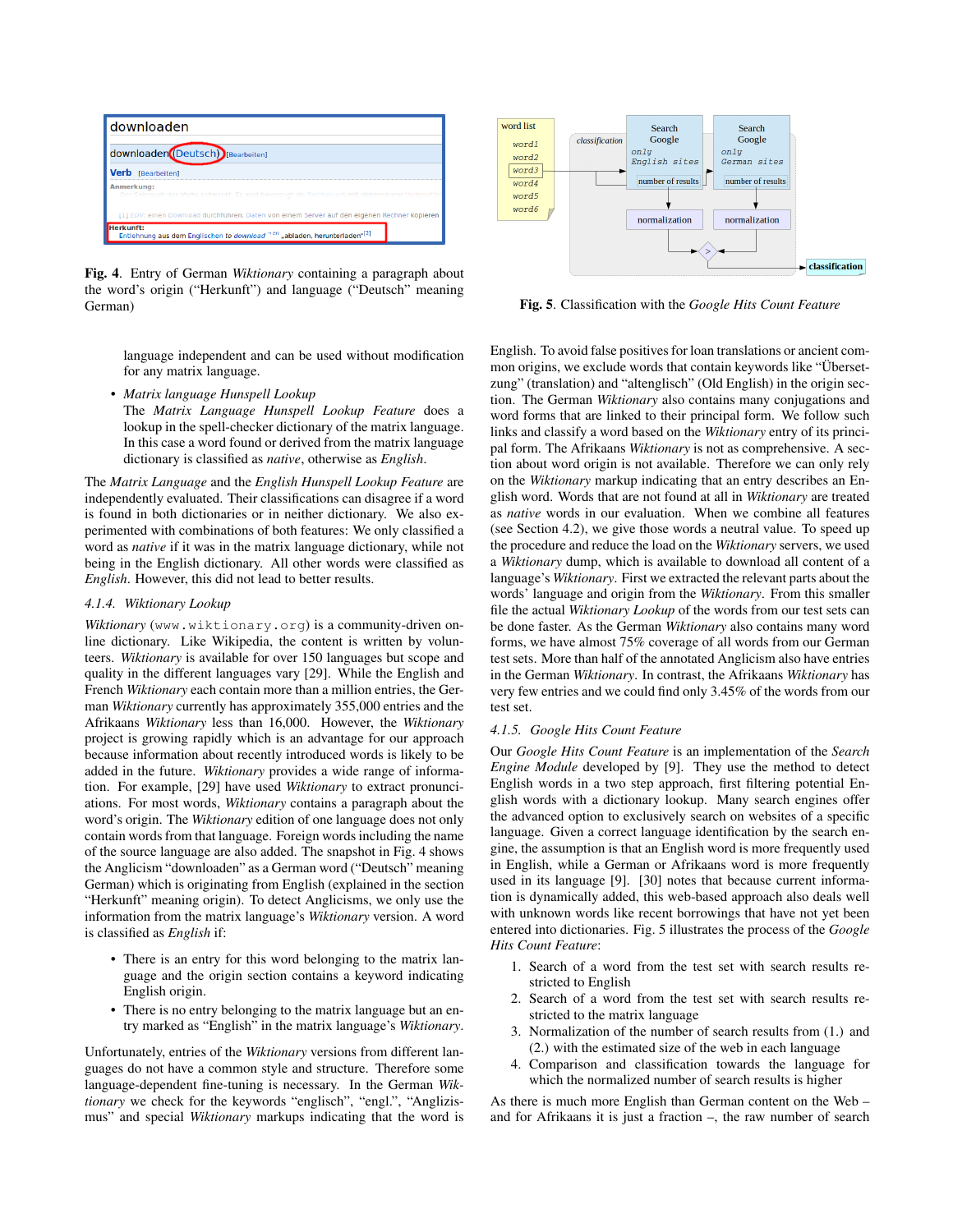| Language  | Estimated size of web | Ratio to English |
|-----------|-----------------------|------------------|
| English   | 3,121,434,523,810     |                  |
| German    | 184,085,953,431       | 17               |
| Afrikaans | 6,941,357,100         | $\cdot$ 450      |

Table 5. Estimated size of the web in different languages



Fig. 6. Anglicism detection performance of all features

results has to be normalized before comparison. The normalized number of hits of a word  $w$  returned for the search in each language  $L$  is calculated as:

$$
\text{hits}_{\text{norm}}(w, L) = \frac{\text{hits}_{\text{absolute}}(w, L)}{\text{web-size}(L)}
$$

hits<sub>norm</sub> $(w, 'English')$  and hits<sub>norm</sub> $(w, 'matrix$  language') are compared to classify the word  $w$  depending on which normalized score is higher. Following [9], we need the estimated size of the web corpus that is accessible through the search engine in a specific language. This number, web-size $(L)$ , is used to normalize the search hits, as shown above. The estimation method was developed by [31]:

- 1. The frequencies of the 20 most common words are calculated within a large text corpus of the language.
- 2. The search engine limited to pages of the language is queried for each of these most common words.
- 3. The number of search hits for each word is divided by its frequency in the training text. The resulting number is an estimate of the total number of search results in that language.

Like [31], we then remove the highest and the lowest estimates as potential outliers. The average of the rest of the estimates is the final estimation of the web corpus size in the language. For English and German we used the most common words and frequencies from [31] and calculated the web corpus sizes based on new *Google* hits counts for these words. For Afrikaans this information was not provided by [31]. Therefore we calculated the 20 most common words and their frequencies from the Afrikaans bible. The normalization based on the bible text resulted in better detection performance than with a normalization on current news articles from www.rapport.co. za. Tab. 5 shows our estimations of the total number accessible search results in each language.

# *4.1.6. Results*

Fig. 6 gives an overview of the Anglicism performance for all features. In particular our *G2P Confidence Features* perform well. The large performance gap between the two German domains *Microsoftde* and *Spiegel-de* occurs throughout all our features. This is caused by the different portions of Anglicisms in the test sets. In the precision measure, which makes up part of the f-score, the portion of false positives is weighted much less on *Microsoft-de* because the features there detect a higher absolute number of Anglicisms (true positives).

| Test set     | Threshold $= 0$ | Optimal threshold |           |
|--------------|-----------------|-------------------|-----------|
|              | F-score         | F-score           | Threshold |
| Microsoft-de | 75.44%          | 75.44%            |           |
| Spiegel-de   | 56.78%          | 61.54%            |           |
| NCHI T-af    | 35.33%          | 51.66%            |           |

Table 6. Detection performance of Voting with different thresholds

# 4.2. Combination of Features

For the combination we experimented with *Voting*, *Decision Tree* and *Support Vector Machine* (SVM) methods.

# *4.2.1. Voting*

To reach a classification based on all features, all Boolean detection hypotheses of the separate features are summed up in a *Voting*:

- 1. Separate classification by all features of a word from test set
- 2. Calculation of the sum of all separate classification results
- 3. Final classification by comparing the vote count to a threshold

We consider a feature classifying the word as *English* with +1 and a feature classifying the word w as *native* as −1. An exception is the *Wiktionary Lookup Feature* (see Section 4.1.4): Its contribution in the *Voting* can also be 0 if the word is not found in the native *Wiktionary*. The vote( $w$ ) for a word is calculated as:

$$
vote(w) = \text{Classified}_{\text{English}}(w) - \text{Classified}_{\text{native}}(w)
$$

The final hypothesis of the *Voting* is based on a threshold  $T$  for this vote. With  $T > 0$  more than half the features need to vote for a word to be *English*. The threshold was chosen through a 10-fold crossvalidation on each test set. Tab. 6 compares the optimal thresholds, which vary for our different test sets. Particularly the detection performance on *NCHLT-af* is significantly improved if some features are not included in the vote. For the final method for Afrikaans, we therefore use a *Voting* without the *Google Hit Counts Feature*.

#### *4.2.2. Decision Tree and Support Vector Machine*

We also experimented with *Support Vector Machines* (SVM) with a linear kernel as a powerful state-of-the-art classification method [32] and *Decision Trees* as a common classification method [33]. For those algorithms we used the default parameters of Matlab and trained each test set separately in a 10-fold cross-validation. The information from the single features is given as Boolean input. Like for the *Voting*, the input from a feature classifying the word as *English* is +1 and from a feature classifying the word as *native* is −1. The *Wiktionary Lookup Feature* can also be 0 if the word is not found in the native *Wiktionary*. With Boolean features as input for the decision tree, we discard some information. It may help the Anglicism detection if the decision tree receives the "confidence" of each feature's hypothesis. Therefore we additionally experimented with continuous feature input. This improves the detection performance on *Microsoft-de* but deteriorates it on *Spiegel-de*. Consequently, we do not use continuous features in our final combination method.

#### *4.2.3. Results*

The performance of the different combination approaches are shown in Fig. 7. For two out of our three test sets our simple *Voting* gives the best overall results – although we only use training data to fine-tune the vote threshold, whereas *Decision Tree* and *SVM* learned more complex relations from the input features. As we did not spend much time on fine-tuning the parameters of the *SVM* some further improvements may be possible. The improvements compared to the best single feature are striking, almost doubling the f-score on the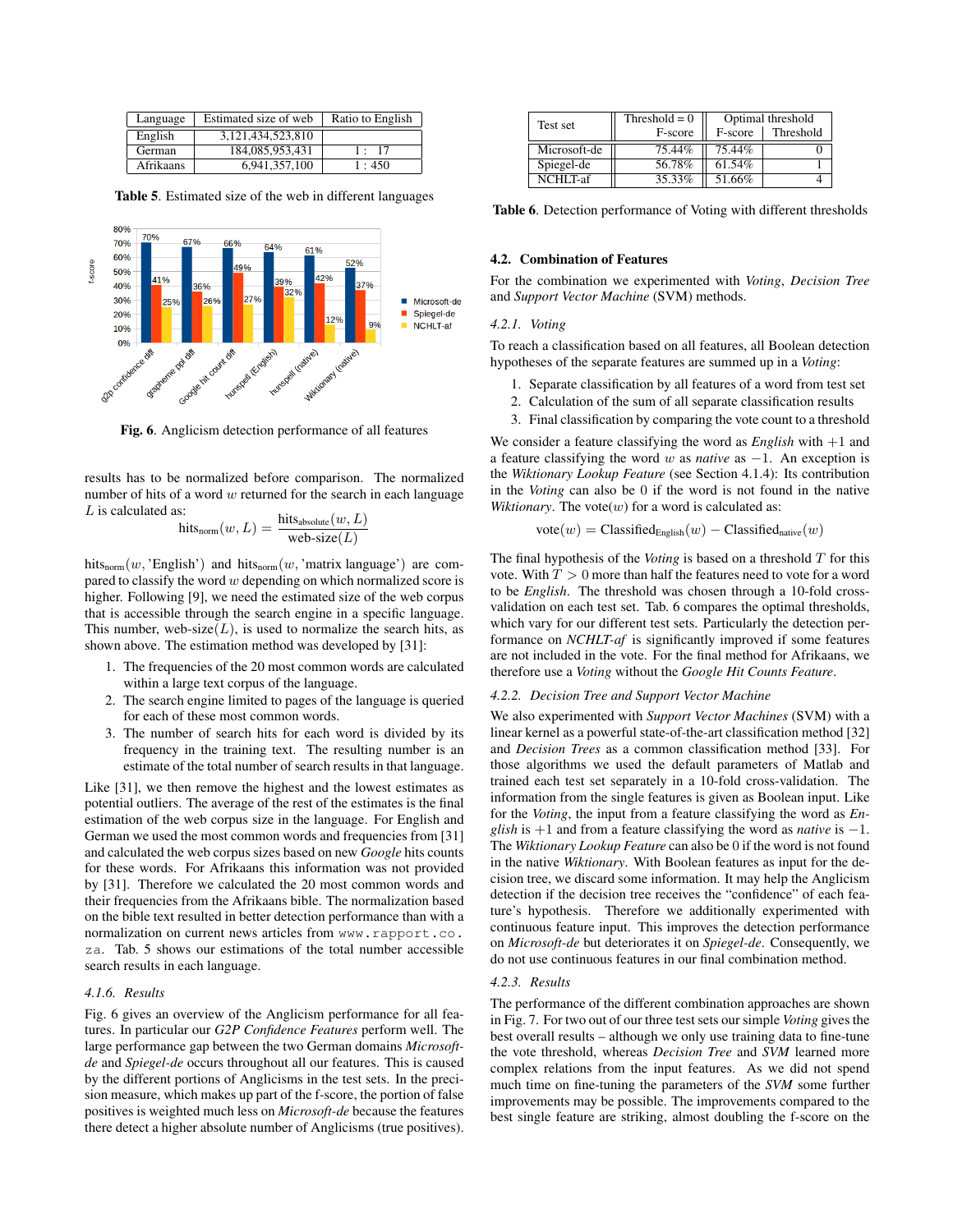

Fig. 7. F-scores of the feature combinations and relative improvement from the best single feature to the best combination



Fig. 8. Relative f-score change of Voting if one feature is left out

*NCHLT-af* test set. Especially on the Afrikaans test set, for which all our single features had poor detection performances, the combination gives a massive relative improvement of 44.74%. As shown in Fig. 8, the *Wiktionary Lookup* provides important additional information and supports the detection in feature combinations. On both German test sets the *Wiktionary Lookup Features* is an important part of the *Voting*. Apart from the *German Hunspell Lookup*, which gives a very minor improvement if left out, all features contribute to good performance of the *Voting*.

### 4.3. Challenges: Abbreviations, Hybrid, Other Foreign Words

We have annotated *hybrid English words*, *other foreign words* and *abbreviations* in our German test sets. The classification of these words is somewhat ambiguous because they are either both German and English (*hybrid English words*) or not clearly any of the two (*abbreviations*, *other foreign words*). In oracle experiments we removed these types of words from the test sets before evaluating the f-score. The results show the performance of our features only on the unambiguous test words. Fig. 9 compares the results of our *Voting* when one or all of those word categories are removed from the test set. After manually removing those words, we achieve a relative improvement of up to 47.70%. The varying contribution of the different word categories depends on the composition of the test set. *Spiegel-de* has – relative to the whole test set – more *other foreign words* and less *abbreviations* and *hybrids*. A lot of potential improvement remains in handling these special word categories. We did not experiment with this but word stemming and compound splitting algorithms seem a good way to deal with *hybrid English words*. *abbreviations* might be filtered using regular expressions or an absolute grapheme PPL threshold.



Fig. 9. Performance of Voting after removing difficult word categories from the test sets

|                                      | <b>PER</b> |
|--------------------------------------|------------|
| <b>Automatic Anglicism Detection</b> | 1.61%      |
| German G2P Model                     | 4.95%      |
| Mixed Language 80:20                 | 4.97%      |
| Mixed Language 50:50                 | 5.46%      |
| English G2P Model                    | 39.66%     |

Table 7. Phoneme error rates of different approaches to generate pronunciations for the German IT corpus

# 4.4. Pronunciation Dictionary Generation

We produced pronunciations for the 2,276 words in our German IT corpus based on our Anglicism detection and compared their phoneme error rate (PER) to reference pronunciations. Then we compared the resulting quality to the quality of pronunciations which have been exclusively produced with our German G2P model. Furthermore we compared it to the quality of pronunciations which have been generated with mixed language G2P models trained with different fractions of word-pronunciation pairs from the English *CMUdict* and German *GP-de* dictionary. All pronunciations are mapped to the German phoneme set of *GP-de* before training the G2P model. The *Mixed Language 50:50* model was built with all 40k word-pronunciation pairs from *GP-de* and additional randomly selected 40k word-pronunciation pairs from *CMUdict*. The *Mixed Language 80:20* model was built from all 40k word-pronunciation pairs from *GP-de* and additional randomly selected 10k wordpronunciation pairs from *CMUdict*. This ratio is close to the actual portion of Anglicism contained in the corpus. Our approach to generate pronunciations based on automatic Anglicism detection selects the appropriate G2P model for each word:

- Pronunciations of words detected as *English* are generated by the English G2P model based on *CMUdict*
- Pronunciations of words detected as *not English* are generated by the German G2P model based on *GP-de*

As shown in Tab. 7, our approach to use automatic Anglicism detection produces a far lower PER than generically using a German G2P model. The PER is reduced from 4.95% to 1.61%. The mixed language G2P models produce a PER even slightly higher than the single German G2P model.

### 5. CONCLUSION AND FUTURE WORK

To detect Anglicisms in text of a matrix language, we developed a set of features and combined those to further improve the performance. For evaluation, we built two German test sets. One from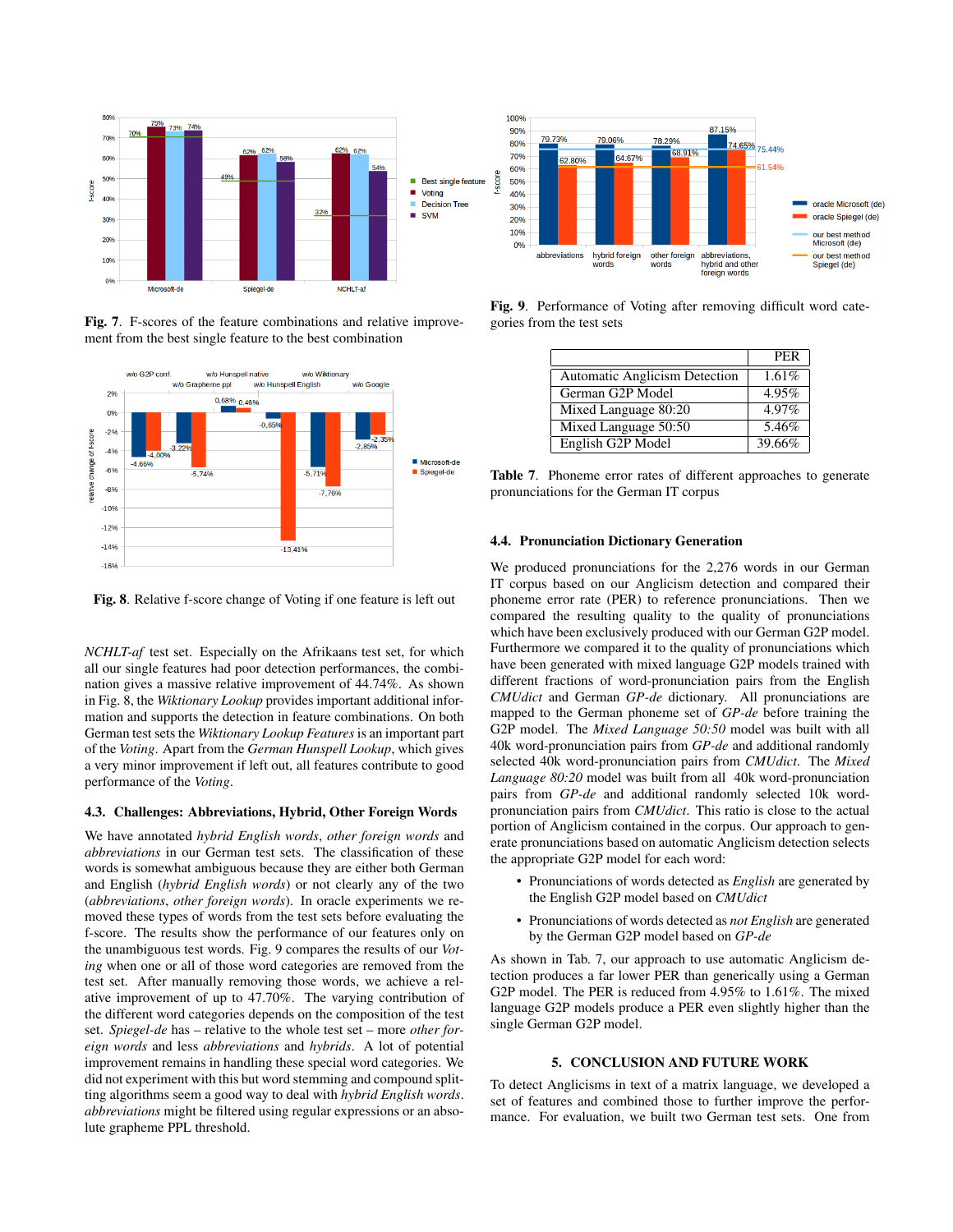the IT domain and one from general news articles. We annotated Anglicisms and special word categories in those test sets to allow detailed analyses. Our features are based on grapheme perplexity, G2P confidence, native *Hunspell* lookup, English *Hunspell* lookup, *Wiktionary* lookup, and *Google* hits count. With the *G2P Confidence Feature* we developed an approach which incorporates information from a pronunciation dictionary. This was our most successful single feature. The *Wiktionary Lookup Feature*, leveraging web-derived information, is also a new approach that especially supported the performance of feature combinations. None of our single features rely on text with Anglicisms annotated for training. The features are instead based on other resources like unannotated word lists or dictionaries and are portable to other languages. The combination of the diverse set of features boosted detection performance considerably, especially for the test sets on which the separate features did not bring satisfactory results. A separate handling of the detected Anglicisms from the matrix language words based on our results enhanced our automatic pronunciation dictionary generation process. To develop this approach to Anglicism detection further, we primarily see two areas for future work: (1) Improvement of how *abbreviations*, *hybrid words* and *other foreign words* are handled, and (2) the development of additional independent features. Moreover the effect on ASR and TTS systems should be evaluated further.

# 6. ACKNOWLEDGEMENT

The authors would like to thank Willem D. Basson for useful comments and the other members of the speech group from the North-West University, South Africa, for providing the NCHLT corpus.

### 7. REFERENCES

- [1] H. Gelas, L. Besacier, and F. Pellegrino, "Developments of Swahili Resources for an Automatic Speech Recognition System," in *SLT-U*, 2012.
- [2] B. Kundu and S. Chandra, "Automatic Detection of English Words in Benglish Text," in *IHCI*, 2012.
- [3] A. A. Mansikkaniemi and M. Kurimo, "Unsupervised Vocabulary Adaptation for Morph-based Language Models," in *NAACL-HLT*, 2012.
- [4] T. Schlippe, M. Volovyk, K. Yurchenko, and T. Schultz, "Rapid Bootstrapping of a Ukrainian Large Vocabulary Continuous Speech Recognition System," in *ICASSP*, 2013.
- [5] A. Stolcke, "SRILM An Extensible Language Modeling Toolkit," in *ICSLP*, 2002.
- [6] J. R. Novak, N. Minematsu, and K. Hirose, "WFST-based Grapheme-to-Phoneme Conversion: Open Source Tools for Alignment, Model-Building and Decoding," in *FSMNLP*, 2012.
- [7] B. Ahmed, *Detection of Foreign Words and Names in Written Text*, Ph.D. thesis, Pace University, 2005.
- [8] Carnegie Melon University, "The CMU Pronouncing Dictionary," http://www.speech.cs.cmu.edu/cgi-bin/ cmudict, 2007, accessed on 20.01.2014.
- [9] *Automatic Detection of English Inclusions in Mixed-lingual Data with an Application to Parsing*, Ph.D. thesis, University of Edinburgh, 2008.
- [10] N. Alewine, E. Janke, R. Sicconi, and P. Sharp, "Systems and Methods for Building a Native Language Phoneme Lexicon Having Native Pronunciations of the Non-Native Words Derived from Non-Native Pronunciations," 2011, US 7472061 B1.
- [11] K. S. Jeong, S. H. Myaeng, J. S. Lee, and K.-S. Choi, "Automatic Identification and Back-Transliteration of Foreign Words for Information Retrieval," *Information Processing and Management*, vol. 35, pp. 523–540, 1999.
- [12] B. Kang and K. Choi, "Effective Foreign Word Extraction for Korean Information Retrieval," *Information Processing and Management*, vol. 38, 2002.
- [13] B. Ahmed, S.-H. Cha, and C. Tappert, "Detection of Foreign Entities in Native Text Using N-gram Based Cumulative Frequency Addition," in *Student/Faculty Research Day, CSIS, Pace University*, 2005.
- [14] D. M. Bikel, S. Miller, R. Schwartz, and R. Weischedel, "Nymble: a High-Performance Learning Name-finder," in *Conference on Applied Natural Language Processing*, 1997.
- [15] D. Klein, J. Smarr, H. Nguyen, and C. Manning, "Named Entity Recognition with Character-Level Models," in *NAACL-HLT*, 2003.
- [16] G. Andersen, "Assessing Algorithms for Automatic Extraction of Anglicisms in Norwegian Texts," *Corpus Linguistics*, 2005.
- [17] B. Alex, "An Unsupervised System for Identifying English Inclusions in German Text," in *ACL Student Research Workshop*, 2005.
- [18] S. Ochs, M. Wölfel, and S. Stüker, "Verbesserung der automatischen Transkription von englischen Wörtern in deutschen Vorlesungen," in *ESSV*, 2008.